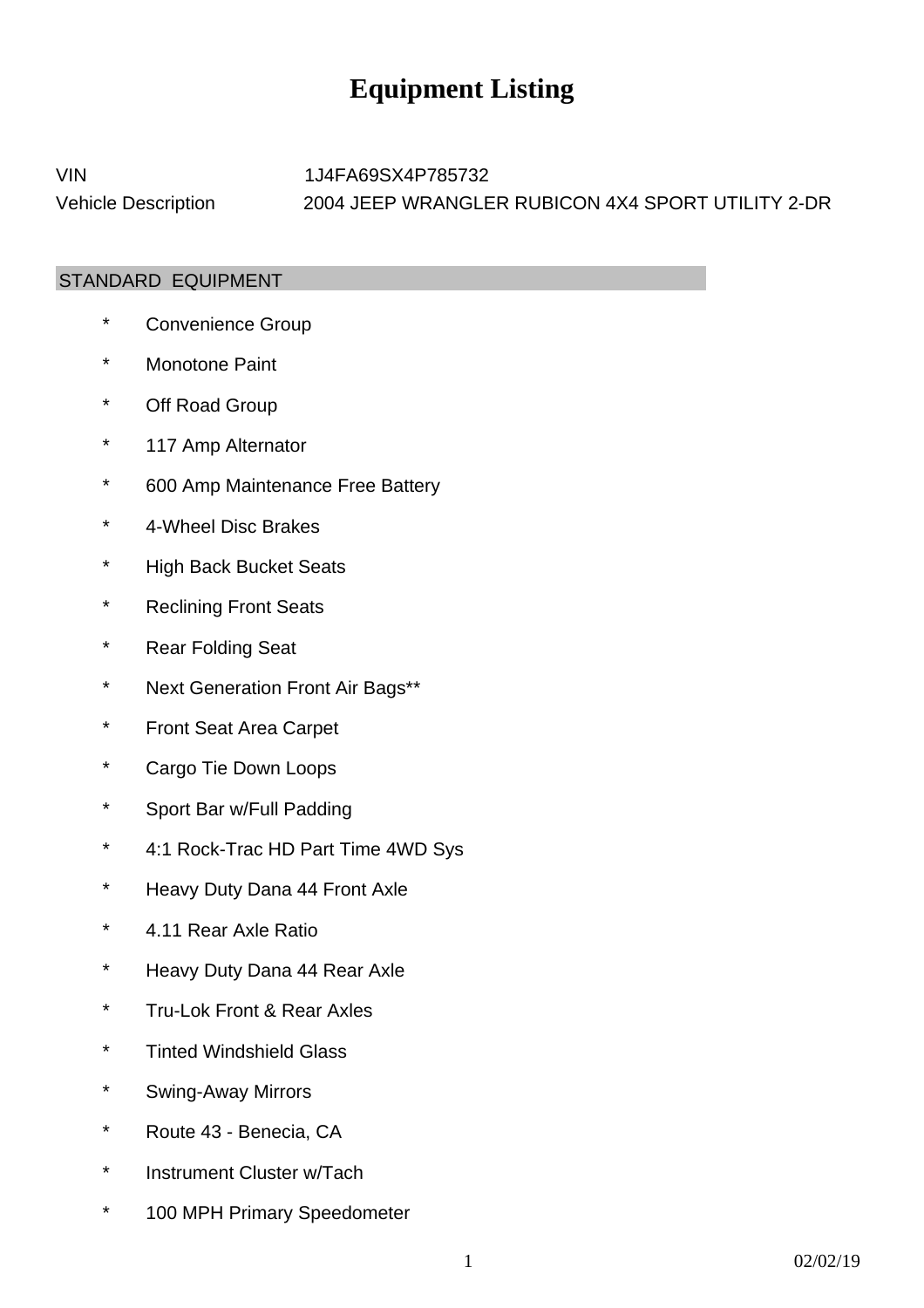- \* Var Intermittent Windshield Wipers
- \* Single Low Note Horn
- \* 12V Auxiliary Power Outlet
- \* Locking Glove Box
- \* LT. QUARTZ - Badge - Rubicon
- \* Lt. Quartz - Badge - Jeep, Lower Cow
- \* EXTERIOR COMPONENT COLOR
- \* Halogen Headlamps
- \* Front Fog Lamps
- \* CHMSL Lamp
- \* Black Front Bumper
- \* Black Rear Bumper
- \* Bumper Extensions
- \* Black Diamond Plate Sill Guards
- \* Chrome Headlamp Bezels
- \* Black Front Frame Overlay
- \* Body Color Grille
- \* Trail Rated Badge
- \* EVAP Control System
- \* 19 Gallon Fuel Tank
- \* Black Clear Coat
- \* AM/FM Compact Disc Radio w/Chgr Ctrl
- \* Power Steering
- \* High Pressure Gas Charged Shocks
- \* Front Stabilizer Bar
- \* Rear Stabilizer Bar
- \* Tilt Steering Column
- \* Full Size Spare Tire
- \* Outside Tire Carrier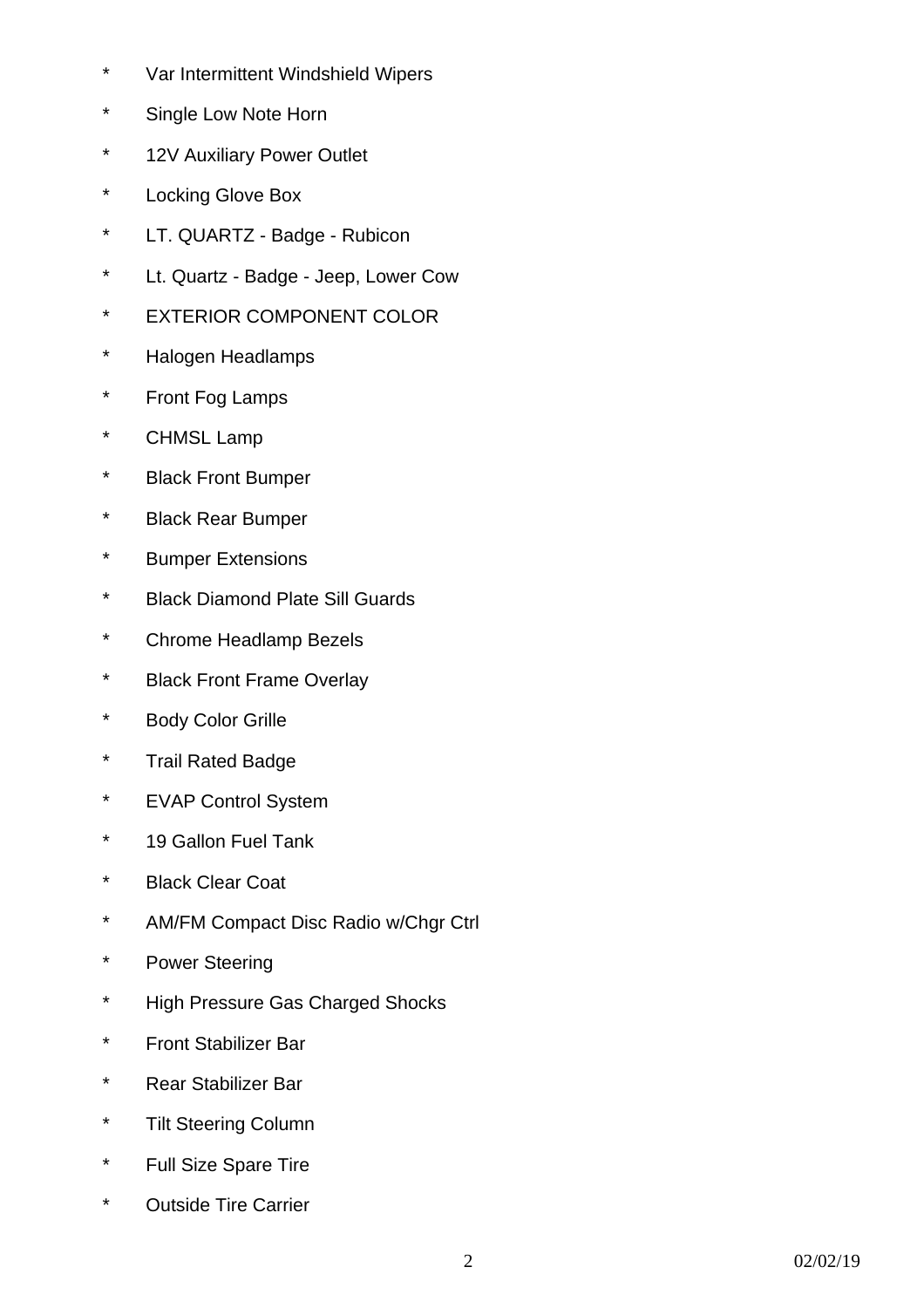- \* LT245/75R16E BSW 31" MT/R Tires
- \* 16X8.0 "MOAB" Silver Wheels
- \* Upgraded OBD-II Connectors
- \* Fuel Tank Skid Plate Shield
- \* Transfer Case Skid Plate Shield
- \* 2 Front & 1 Rear Tow Hooks
- \* Tethered Fuel Filler Cap
- \* Protective Coating and Remover
- \* Build To U.S. Mkt. Specifications
- \* GVW Rating - 4600#
- \* U.S. Dealer Retail
- \* Zone 71-Los Angeles
- \* TJ-Vehicle Family
- \* Four Wheel Drive (4WD)/(4X4)
- \* Left Hand Drive (LHD)
- \* Short Wheel Base (SWB)
- \* Vehicle Order Tracking
- \* U.S. Specifications Label
- \* California Ship to State Code
- \* California Sold to State Code

## OPTIONAL EQUIPMENT

- \* Vinyl High-Back Bucket Seats
- \* Dark Slate Gray
- \* Open
- \* Mutually Exclusive Package
- \* Easy Access Pass Tip & Slide Seat
- \* Rear Seat/Wheelhouse/Cargo Carpet
- \* Front Floor Mats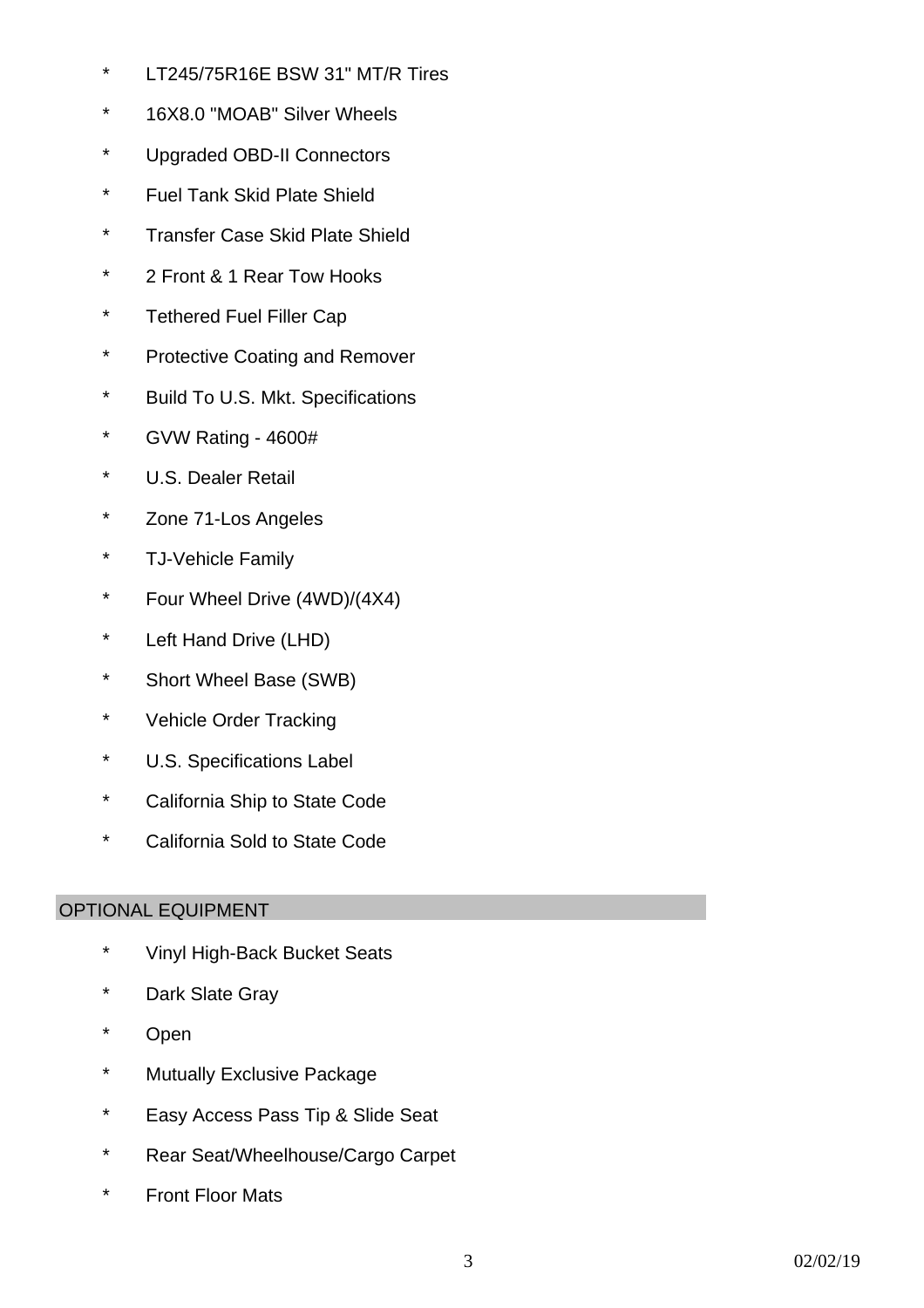- \* Full Length Floor Console
- \* All Manual Transmissions
- \* 5-Speed HD Manual Transmission
- \* 4.0L I6 Power Tech Engine
- \* Light Tint Front Door Windows
- \* Deep Tint Sunscreen Windows
- \* Full Metal Doors w/Roll-up Windows
- \* Rear Window Defroster
- \* Auto Dim Mirror w/Lamps/Compass/Temp
- \* Sentry Key Theft Deterrent System
- \* Air Conditioning
- \* Rear Window Wiper/Washer
- \* Add-A-Trunk Lockable Storage
- \* Shift Indicator Warning Lamp
- \* Courtesy Lamps
- \* Underhood Lamp
- \* 50 State Emissions
- \* Federal Tier 2, Bin 9A Emissions
- \* Speed Control
- \* Black Clear Coat
- \* All Radio Equipped Vehicles
- \* 7 Speakers Inc Subwoofer/Tweeters
- \* Fixed Long Mast Antenna
- \* Leather Wrapped Steering Wheel
- \* Goodyear Brand Tires
- \* Black Easy Folding Soft Top
- \* Black Hard Top
- \* Matching Spare Wheel
- \* All Aluminum Wheels